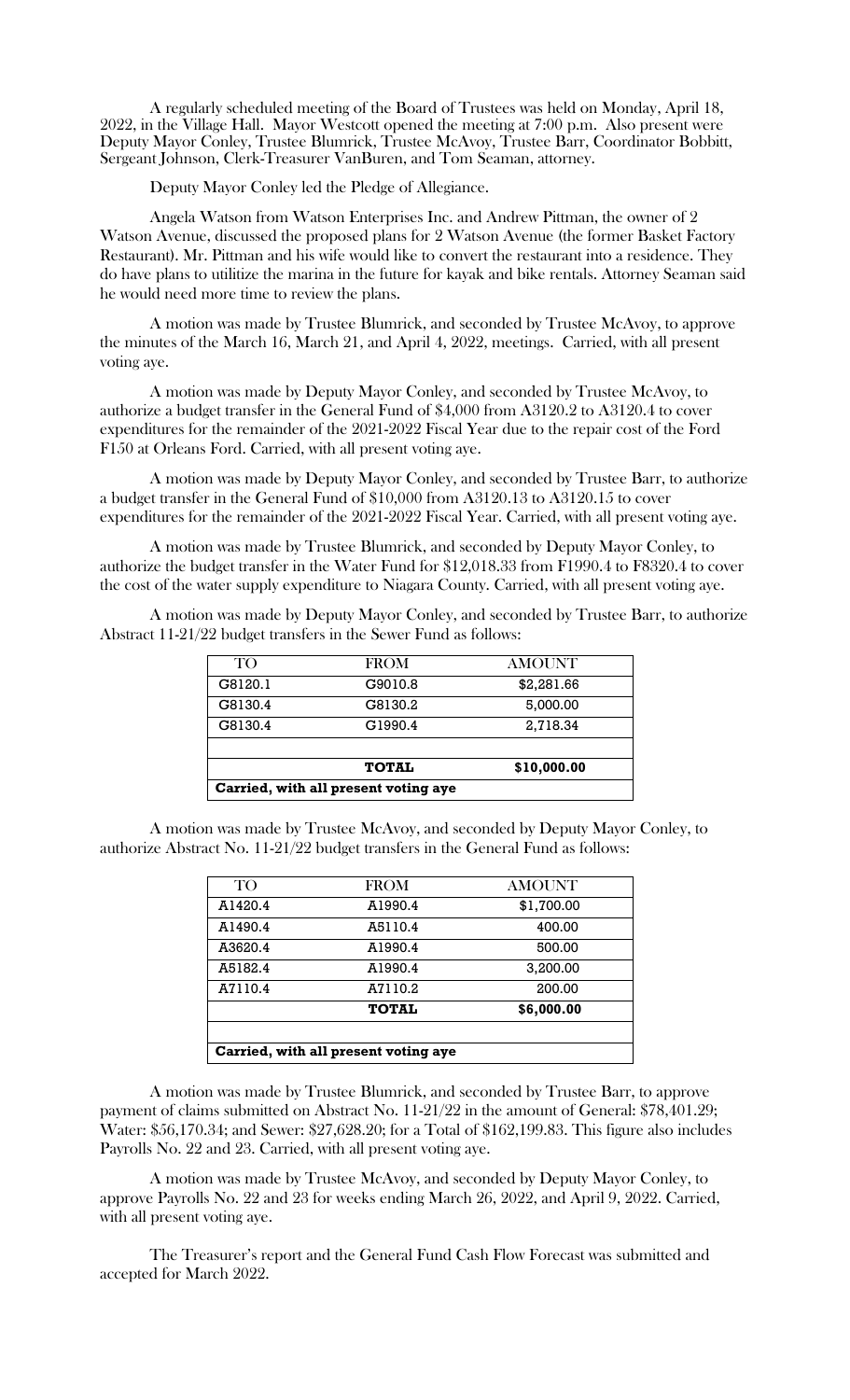The Public Works report was submitted and accepted for March 2022.

The Village and Town Police reports were submitted and accepted for March 2022.

The fire report was submitted and accepted for March 2022.

## **Correspondence**

This year's Arbor Day Celebration will be Friday, April 29, 2022, at 9:30 am at the Village Commons.

Clerk VanBuren read a letter from Julia Maedl and Janet Lyndaker who are stepping down from the Middleport Tourism Committee after many years of dedication to the Village. They gave a donation of \$3,000 to the Village for the purpose of holiday decorations.

## Old Business

A motion was made by Trustee McAvoy, and seconded by Trustee Blumrick, to authorize C & H PC to implement and provide documentation for Cyber Security as proposed at the April 4, 2022, meeting and as presented in Estimate No. 1494. Carried, with all present voting aye.

A motion was made by Deputy Mayor Conley, and seconded by Trustee McAvoy, to authorize C & H PC to install NAS off-site backup of data for the Police Department as presented in Estimate No. 1417. Carried, with all present voting aye.

## New Business

Deputy Mayor Conley offered the following resolution and moved its adoption:

WHEREAS the Village is required pursuant to NYS Village Law § 11-1118 to relevy any unpaid water/sewer rents onto the upcoming Village tax bill and

WHEREAS the County of Niagara now requires authorization to relevy any delinquent water/sewer bill greater than \$1,000,

NOW THEREFORE the Niagara County Real Property Department is authorized to relevy all delinquent water/sewer accounts, including those owing over \$1,000, onto 2022-2023 Village tax bills.

The adoption of the foregoing resolution was seconded by Trustee McAvoy, and duly put to a vote on roll call.

AYES: Richard J. Westcott Wayne B. Blumrick Dorothy J. Barr Thomas C. Conley Dennis J. McAvoy

NOES: NONE

The resolution was declared adopted.

Trustee Blumrick introduced the following proposed amendment to the Local Law.

**Local Law No. \_\_\_\_\_ of the Year 2022 Village of Middleport, County of Niagara**

**A local law requiring the inspection and removal of stormwater connections to the Village's wastewater collection system, at the time of sale or transfer of property.**